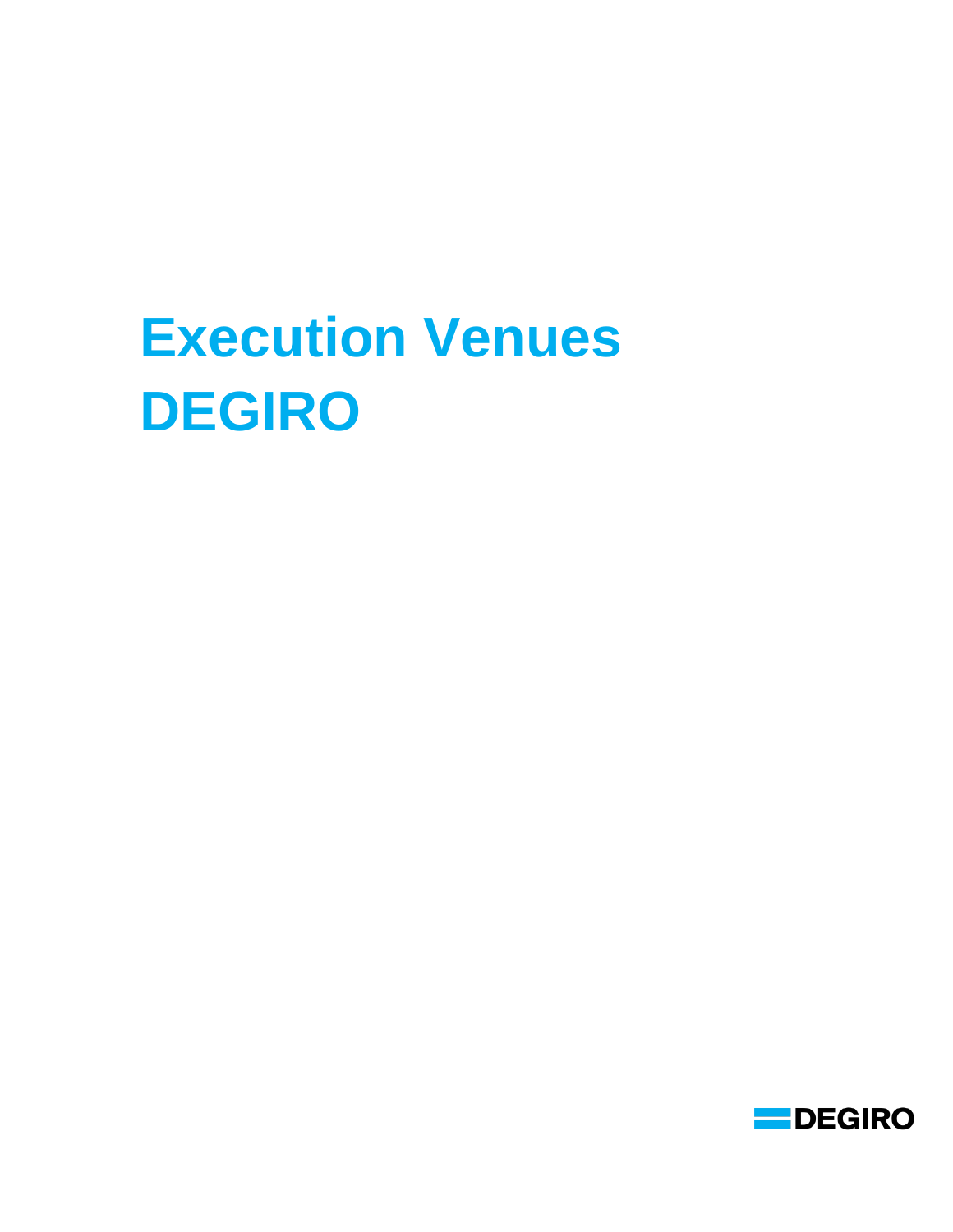## **Execution Venues**

The below shows a list of the execution venues and liquidity providers on which DEGIRO places significant reliance in meeting its obligation to take all reasonable steps to obtain, on a consistent basis, the best possible result for the execution of client orders. Orders may be sent to these venues directly or indirectly via the use of a Broker. This list might not be fully exhaustive and will be revised from time to time. DEGIRO might remove or add venues in line with its Order Execution Policy. The list is applicable for both retail and professional clients.

| <b>Asset Class</b> | Venue                                  | Country            |
|--------------------|----------------------------------------|--------------------|
| Equities           | Aquis                                  | Multi              |
| Equities           | Athens Stock Exchange                  | Greece             |
| Equities           | <b>BATE</b>                            | Multi              |
| Equities           | <b>BATF</b>                            | Multi              |
| Equities           | <b>CHIX</b>                            | Multi              |
| Equities           | Bolsa de Madrid                        | Spain              |
| Equities           | Borsa Istanbul                         | Turkey             |
| Equities           | Borsa Italiana                         | Italy              |
| Equities           | <b>Budapest Stock Exchange</b>         | Hungary            |
| Equities           | Frankurt Stock Exchange                | Germany            |
| Equities           | Deutsche Boerse Xetra                  | Germany            |
| Equities           | <b>Euronext Amsterdam</b>              | <b>Netherlands</b> |
| Equities           | <b>Euronext Brussels</b>               | Belgium            |
| Equities           | <b>Euronext Lisbon</b>                 | Portugal           |
| Equities           | <b>Euronext Lisbon</b>                 | Portugal           |
| Equities           | <b>Euronext Paris</b>                  | France             |
| Equities           | Irish Stock Exchange (Euronext Dublin) | Ireland            |
| Equities           | London Stock Exchange                  | <b>UK</b>          |
| Equities           | London Stock Exchange AIM segment      | <b>UK</b>          |
| Equities           | Nasdaq Copenhagen                      | Denmark            |
| Equities           | Nasdaq Helsinki                        | Finland            |
| Equities           | Nasdaq Stockholm                       | Sweden             |
| Equities           | Oslo Bors                              | Norway             |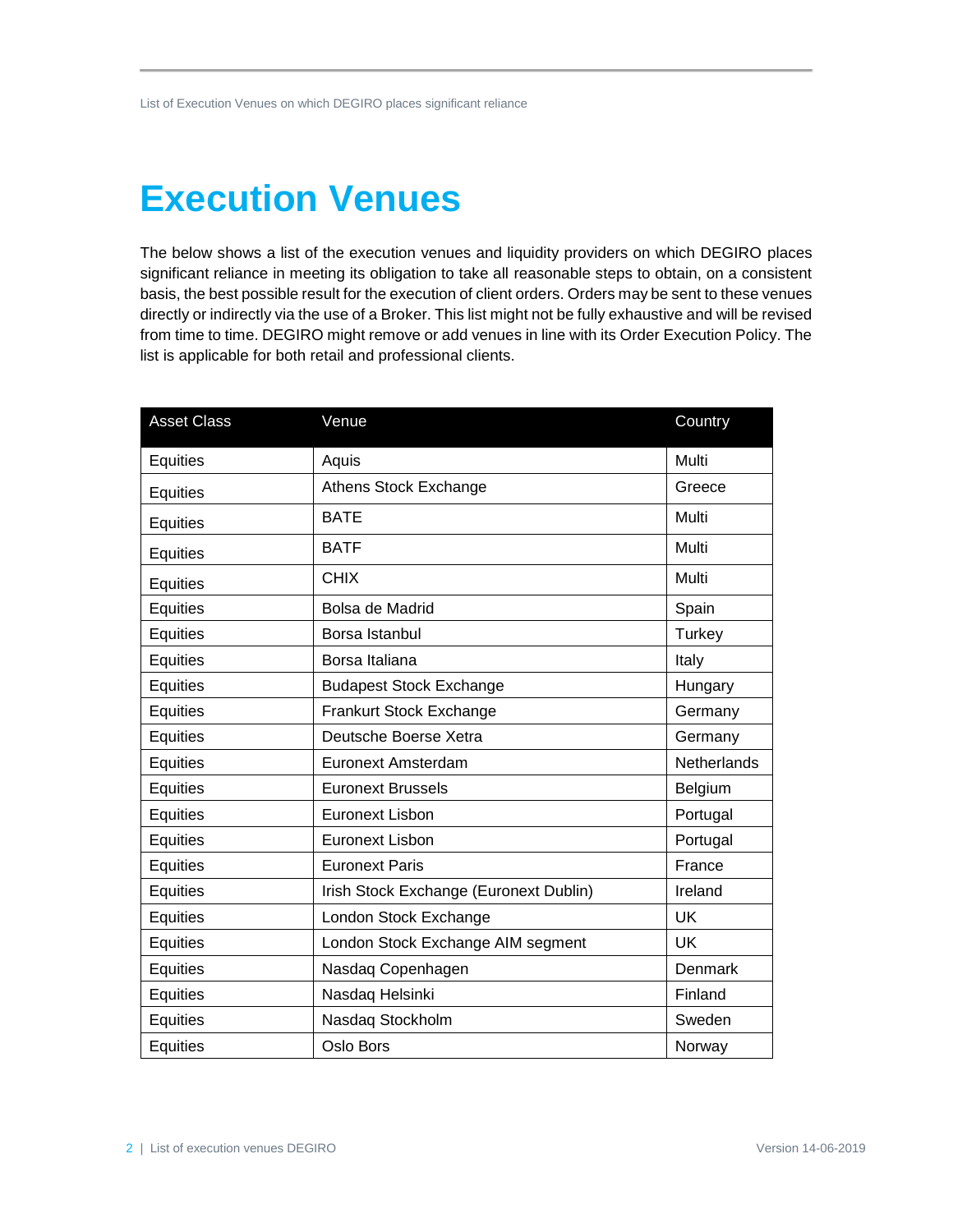List of Execution Venues on which DEGIRO places significant reliance

| Equities | Prague Stock Exchange                 | Czeck       |
|----------|---------------------------------------|-------------|
| Equities | Swiss Exchange                        | Switzerland |
| Equities | <b>Turquoise Integrated Orderbook</b> | Multi       |
| Equities | Vienna Stock Exchange                 | Austria     |
| Equities | Warsaw Stock Exchange                 | Poland      |
| Equities | Choe Periodic Auction Book            | Multi       |
| Equities | <b>Turquoise Lit Auction</b>          | Multi       |
| Equities | <b>Citadel Securities</b>             | Multi       |
| Equities | <b>Hudson River Trading Europe</b>    | Multi       |
| Equities | JP Morgan                             | Multi       |
| Equities | <b>Jane Street Financial</b>          | Multi       |

| Equities | Morgan Stanley Systematic Internaliser ("MSSI") | Multi        |
|----------|-------------------------------------------------|--------------|
| Equities | <b>Tower Research Capital</b>                   | Multi        |
| Equities | XTX Markets (IOI SI)                            | Multi        |
| Equities | <b>ITG Posit</b>                                | Multi        |
| Equities | Liquidnet H2O                                   | Multi        |
| Equities | SwissAtMid                                      | <b>Swiss</b> |
| Equities | <b>Turquoise Plato</b>                          | Multi        |
| Equities | <b>UBS MTF</b>                                  | Multi        |
| Equities | Stifel SWIM (opt in)                            | <b>UK</b>    |
| Equities | New York Stock Exchange (NYSE)                  | <b>US</b>    |
| Equities | <b>NYSE American</b>                            | <b>US</b>    |
| Equities | <b>NYSE Arca</b>                                | <b>US</b>    |
| Equities | <b>NYSE National (formerly NSX)</b>             | US           |
| Equities | Nasdaq                                          | <b>US</b>    |
| Equities | Nasdaq BX                                       | <b>US</b>    |
| Equities | Nasdaq PSX                                      | <b>US</b>    |
| Equities | Cboe BZX                                        | <b>US</b>    |
| Equities | Cboe BYX                                        | US           |
| Equities | Cboe EDGA                                       | <b>US</b>    |
| Equities | Cboe EDGX                                       | <b>US</b>    |
| Equities | Chicago Stock Exchange (CHX)                    | US           |
| Equities | <b>IEX</b>                                      | <b>US</b>    |
| Equities | <b>MS POOL</b>                                  | US           |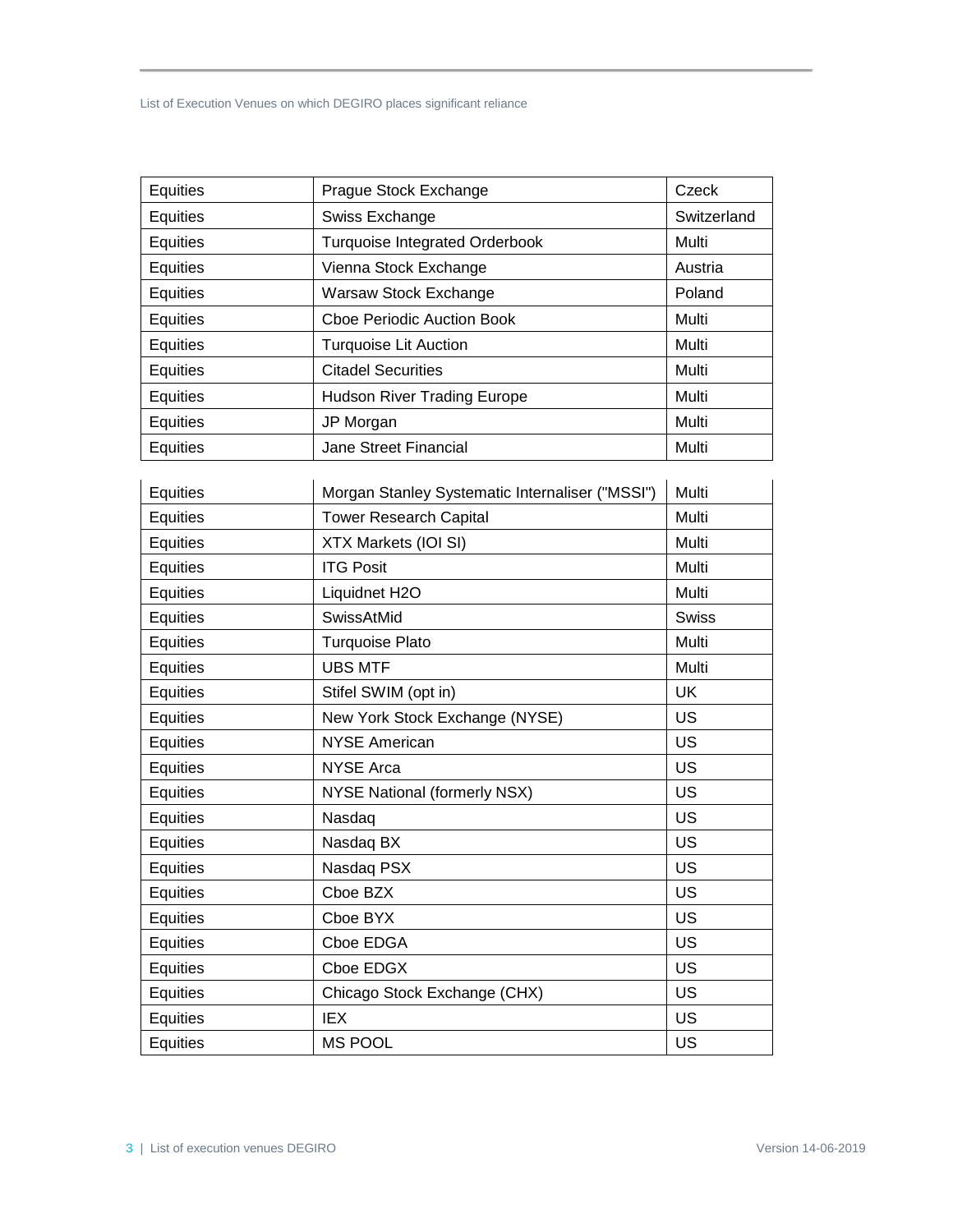List of Execution Venues on which DEGIRO places significant reliance

| <b>MS RPool</b><br>Equities<br>US<br>Equities<br>US<br><b>BIDS</b><br>Equities<br><b>UBS ATS</b><br>US<br><b>Instinet CBX</b><br><b>US</b><br>Equities<br>Equities<br>Virtu Matchlt<br>US<br><b>US</b><br>Equities<br>JPM-X<br>DB Super X<br><b>US</b><br>Equities<br><b>US</b><br><b>Fidelity CrossStream</b><br>Equities<br>GS Sigma X2<br>US<br>Equities<br>LeveL ATS<br><b>US</b><br>Equities<br><b>US</b><br>Equities<br><b>Instinet BlockCross</b><br><b>US</b><br>Equities<br><b>Intelligent Cross</b><br>Toronto Stock Exchange (TSX/TSXV)<br>Canada<br>Equities<br>Equities<br>Nasdaq CXC Exchange<br>Canada<br>Equities<br>Nasdaq CX2 Exchange<br>Canada<br>Equities<br>Canada<br>Omega<br>Equities<br>Canadian Stock Exchange (CSE) (a/k/a Pure<br>Canada<br>and CNSX)<br>Equities<br>Canada<br><b>TSX Alpha Exchange</b><br>Equities<br>Aequitas NEO<br>Canada<br>Canada<br>Equities<br>Lynx<br>Equities<br>Aequitas LIT (for own listings)<br>Canada<br><b>TSX</b><br>Equities<br>Canada<br>Equities<br>Canada<br>Nasdaq CXC Exchange | Equities | <b>MS Trajectory Cross</b> | <b>US</b> |
|----------------------------------------------------------------------------------------------------------------------------------------------------------------------------------------------------------------------------------------------------------------------------------------------------------------------------------------------------------------------------------------------------------------------------------------------------------------------------------------------------------------------------------------------------------------------------------------------------------------------------------------------------------------------------------------------------------------------------------------------------------------------------------------------------------------------------------------------------------------------------------------------------------------------------------------------------------------------------------------------------------------------------------------------------|----------|----------------------------|-----------|
|                                                                                                                                                                                                                                                                                                                                                                                                                                                                                                                                                                                                                                                                                                                                                                                                                                                                                                                                                                                                                                                    |          |                            |           |
|                                                                                                                                                                                                                                                                                                                                                                                                                                                                                                                                                                                                                                                                                                                                                                                                                                                                                                                                                                                                                                                    |          |                            |           |
|                                                                                                                                                                                                                                                                                                                                                                                                                                                                                                                                                                                                                                                                                                                                                                                                                                                                                                                                                                                                                                                    |          |                            |           |
|                                                                                                                                                                                                                                                                                                                                                                                                                                                                                                                                                                                                                                                                                                                                                                                                                                                                                                                                                                                                                                                    |          |                            |           |
|                                                                                                                                                                                                                                                                                                                                                                                                                                                                                                                                                                                                                                                                                                                                                                                                                                                                                                                                                                                                                                                    |          |                            |           |
|                                                                                                                                                                                                                                                                                                                                                                                                                                                                                                                                                                                                                                                                                                                                                                                                                                                                                                                                                                                                                                                    |          |                            |           |
|                                                                                                                                                                                                                                                                                                                                                                                                                                                                                                                                                                                                                                                                                                                                                                                                                                                                                                                                                                                                                                                    |          |                            |           |
|                                                                                                                                                                                                                                                                                                                                                                                                                                                                                                                                                                                                                                                                                                                                                                                                                                                                                                                                                                                                                                                    |          |                            |           |
|                                                                                                                                                                                                                                                                                                                                                                                                                                                                                                                                                                                                                                                                                                                                                                                                                                                                                                                                                                                                                                                    |          |                            |           |
|                                                                                                                                                                                                                                                                                                                                                                                                                                                                                                                                                                                                                                                                                                                                                                                                                                                                                                                                                                                                                                                    |          |                            |           |
|                                                                                                                                                                                                                                                                                                                                                                                                                                                                                                                                                                                                                                                                                                                                                                                                                                                                                                                                                                                                                                                    |          |                            |           |
|                                                                                                                                                                                                                                                                                                                                                                                                                                                                                                                                                                                                                                                                                                                                                                                                                                                                                                                                                                                                                                                    |          |                            |           |
|                                                                                                                                                                                                                                                                                                                                                                                                                                                                                                                                                                                                                                                                                                                                                                                                                                                                                                                                                                                                                                                    |          |                            |           |
|                                                                                                                                                                                                                                                                                                                                                                                                                                                                                                                                                                                                                                                                                                                                                                                                                                                                                                                                                                                                                                                    |          |                            |           |
|                                                                                                                                                                                                                                                                                                                                                                                                                                                                                                                                                                                                                                                                                                                                                                                                                                                                                                                                                                                                                                                    |          |                            |           |
|                                                                                                                                                                                                                                                                                                                                                                                                                                                                                                                                                                                                                                                                                                                                                                                                                                                                                                                                                                                                                                                    |          |                            |           |
|                                                                                                                                                                                                                                                                                                                                                                                                                                                                                                                                                                                                                                                                                                                                                                                                                                                                                                                                                                                                                                                    |          |                            |           |
|                                                                                                                                                                                                                                                                                                                                                                                                                                                                                                                                                                                                                                                                                                                                                                                                                                                                                                                                                                                                                                                    |          |                            |           |
|                                                                                                                                                                                                                                                                                                                                                                                                                                                                                                                                                                                                                                                                                                                                                                                                                                                                                                                                                                                                                                                    |          |                            |           |
|                                                                                                                                                                                                                                                                                                                                                                                                                                                                                                                                                                                                                                                                                                                                                                                                                                                                                                                                                                                                                                                    |          |                            |           |
|                                                                                                                                                                                                                                                                                                                                                                                                                                                                                                                                                                                                                                                                                                                                                                                                                                                                                                                                                                                                                                                    |          |                            |           |
|                                                                                                                                                                                                                                                                                                                                                                                                                                                                                                                                                                                                                                                                                                                                                                                                                                                                                                                                                                                                                                                    |          |                            |           |
|                                                                                                                                                                                                                                                                                                                                                                                                                                                                                                                                                                                                                                                                                                                                                                                                                                                                                                                                                                                                                                                    |          |                            |           |

| Equities             | <b>MatchNow</b>           | Canada      |
|----------------------|---------------------------|-------------|
| Equities             | Omega                     | Canada      |
| Equities             | Australian Stock Exchange | Australia   |
| Equities             | Hong Kong Stock Exchange  | China       |
| Equities             | Tokyo Stock Exchange      | Japan       |
| Equities             | Singapore Exchange        | Singapore   |
| Structured/leveraged | Frankurt Stock Exchange   | Germany     |
| Structured/leveraged | Deutsche Boerse Xetra     | Germany     |
| Structured/leveraged | Euronext Amsterdam        | Netherlands |
| Structured/leveraged | <b>Euronext Brussels</b>  | Belgium     |
| Structured/leveraged | <b>Euronext Paris</b>     | France      |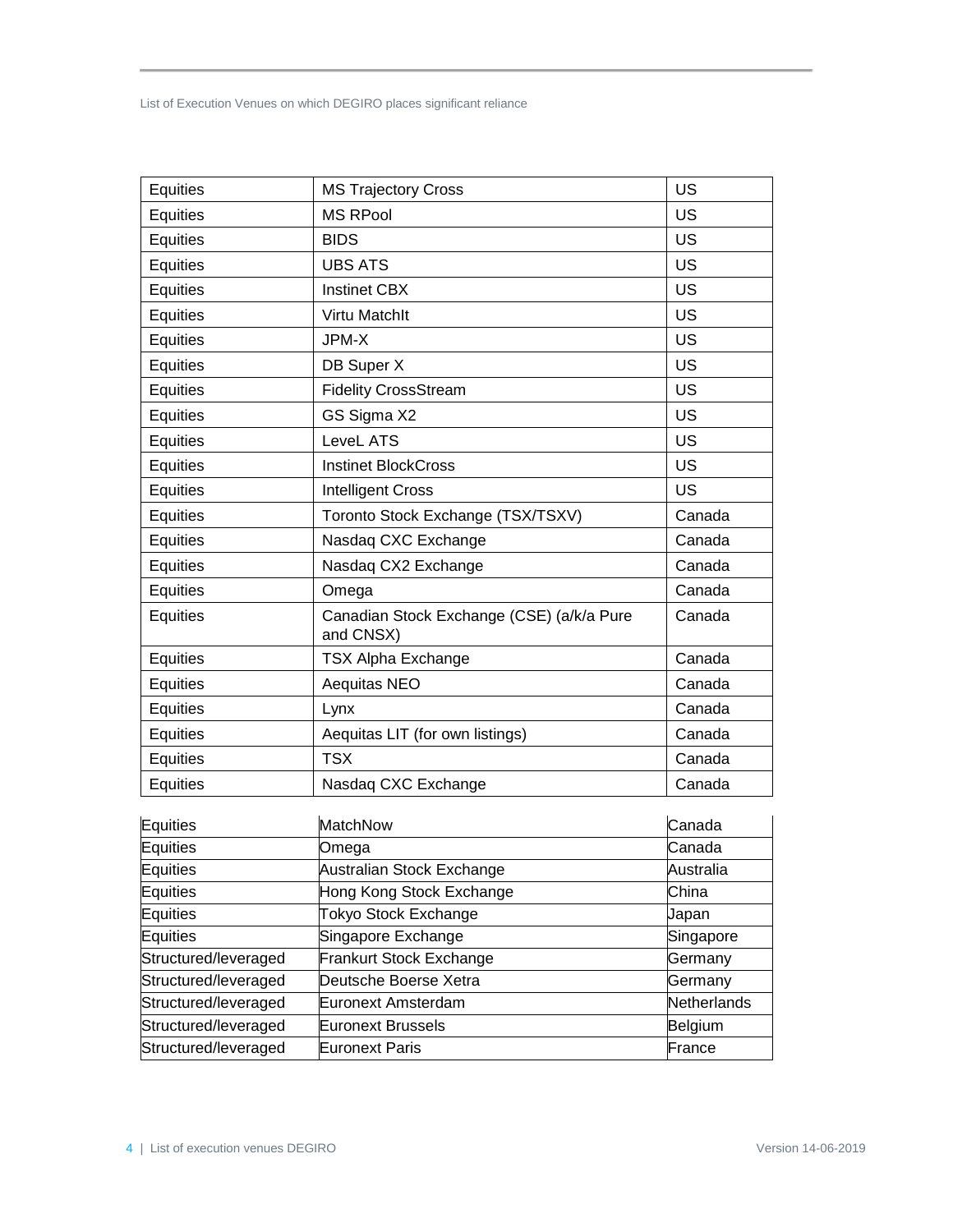| <b>Bonds</b>       | <b>Frankurt Stock Exchange</b>        | Germany        |
|--------------------|---------------------------------------|----------------|
| <b>Bonds</b>       | Deutsche Boerse Xetra                 | Germany        |
| Bonds              | Euronext Amsterdam                    | Netherlands    |
| <b>Bonds</b>       | <b>Euronext Brussels</b>              | Belgium        |
| <b>Bonds</b>       | Euronext Lisbon                       | Portugal       |
| Bonds              | <b>Euronext Paris</b>                 | France         |
| Options            | <b>Euronext Derivatives Amsterdam</b> | Netherlands    |
| <b>Options</b>     | Euronext Derivatives Brussel          | Belgium        |
| Options            | <b>Euronext Derivatives Paris</b>     | France         |
| <b>Options</b>     | Eurex                                 | Germany        |
| Options (indices)  | MEFF                                  | Spain          |
| Options (equities) | MEFF                                  | Spain          |
| Options            | NASDAQ OMX Nordic - Copenhagen        | Denmark        |
| <b>Options</b>     | NASDAQ OMX Nordic - Oslo              | Norway         |
| Options            | NASDAQ OMX Nordic - Stockholm         | Sweden         |
| Options            | NASDAQ OMX Nordic - Helsinki          | Finland        |
| Options            | Borsa Italiana S.p.A. (IDEM)          | Italy          |
| Options            | <b>NYMEX</b>                          | US             |
| <b>Options</b>     | <b>CME</b>                            | US             |
| Options            | <b>CBOE</b>                           | US             |
| Options            | <b>CBOT</b>                           | US             |
| <b>Options</b>     | <b>COMEX</b>                          | US             |
| Futures            | <b>Euronext Derivatives Amsterdam</b> | Netherlands    |
| <b>Futures</b>     | <b>Euronext Derivatives Brussel</b>   | Belgium        |
| Futures            | <b>Euronext Derivatives Paris</b>     | France         |
| Futures            | Eurex                                 | Germany        |
| Futures (equities) | <b>MEFF</b>                           | Spain          |
| Futures (indices)  | MEFF                                  | Spain          |
| <b>Futures</b>     | NASDAQ OMX Nordic - Copenhagen        | <b>Denmark</b> |
| Futures            | NASDAQ OMX Nordic - Oslo              | Norway         |
| Futures            | NASDAQ OMX Nordic - Stockholm         | Sweden         |
| <b>Futures</b>     | NASDAQ OMX Nordic - Helsinki          | Finland        |
| Futures            | Borsa Italiana S.p.A.                 | Italy          |
| <b>Futures</b>     | <b>NYMEX</b>                          | US             |
| Futures            | <b>CME</b>                            | US             |
| Futures            | CBOE                                  | US             |
| <b>Futures</b>     | <b>CBOT</b>                           | <b>US</b>      |
| Curren :ies        | Currenex                              | Multi          |
| Funds              | Euronext                              | Netherlands    |